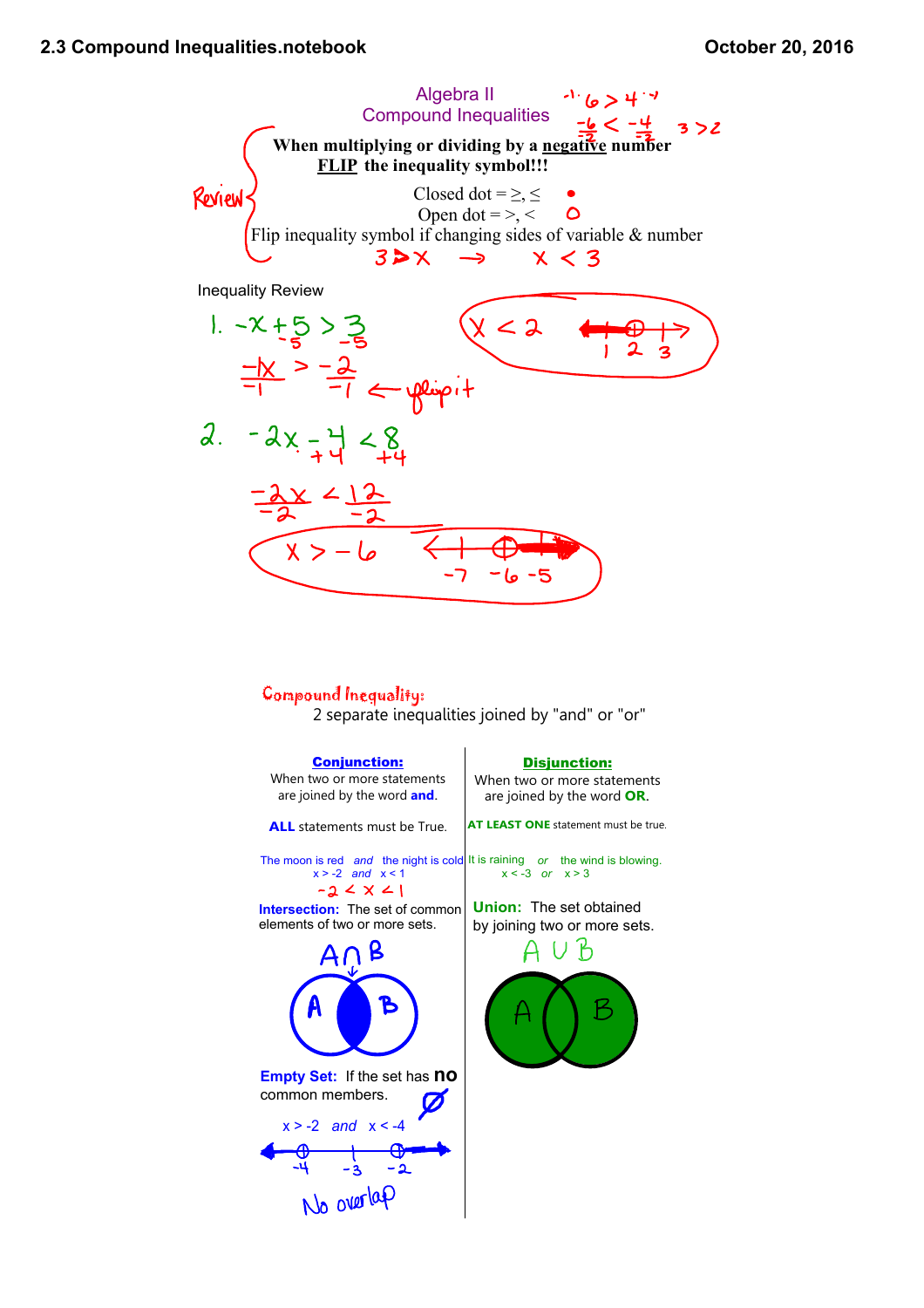

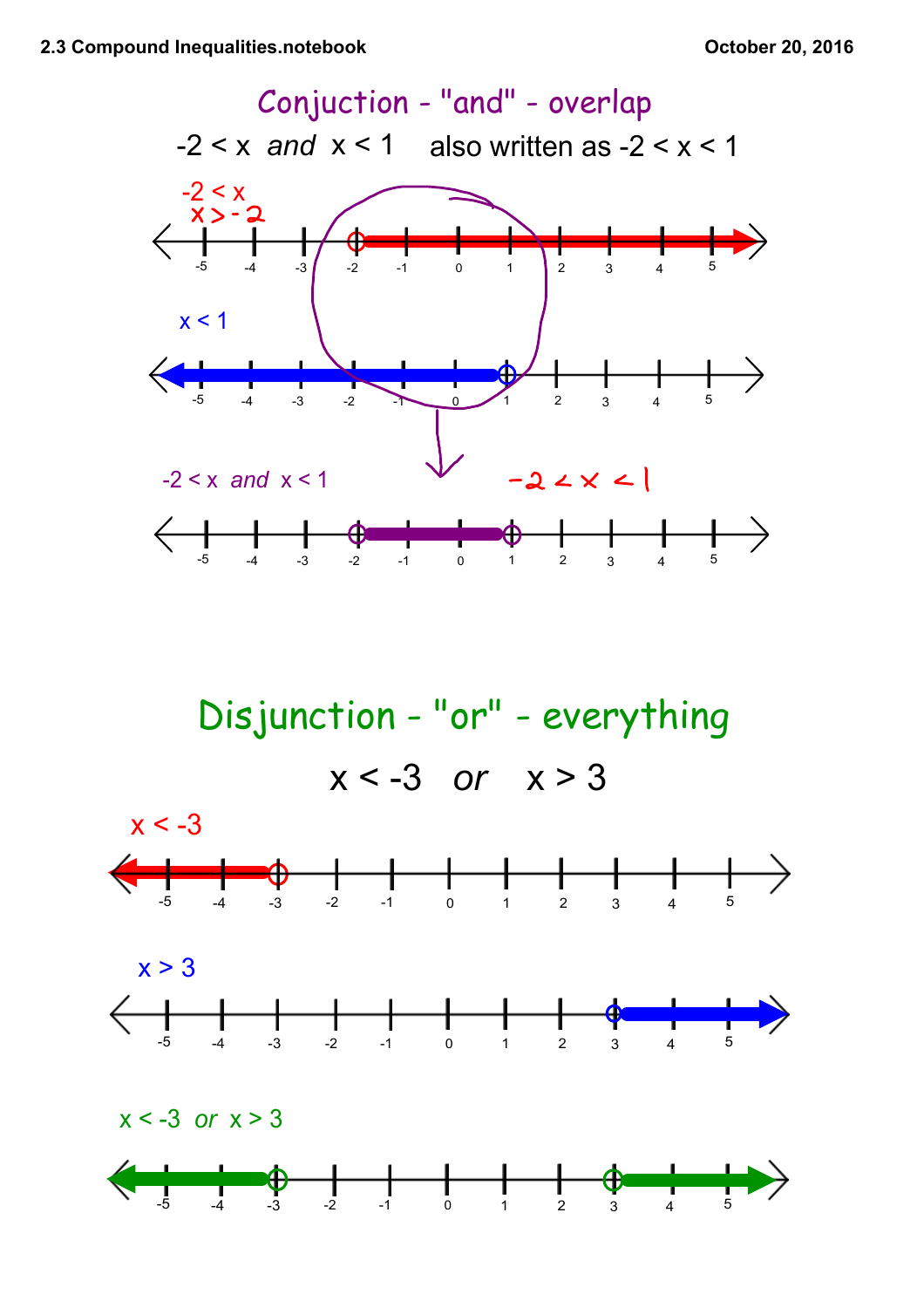

You Try:

Rewrite the compound inequality then graph.

 $x > 9$  and  $x < 15$ 

## $92x15$

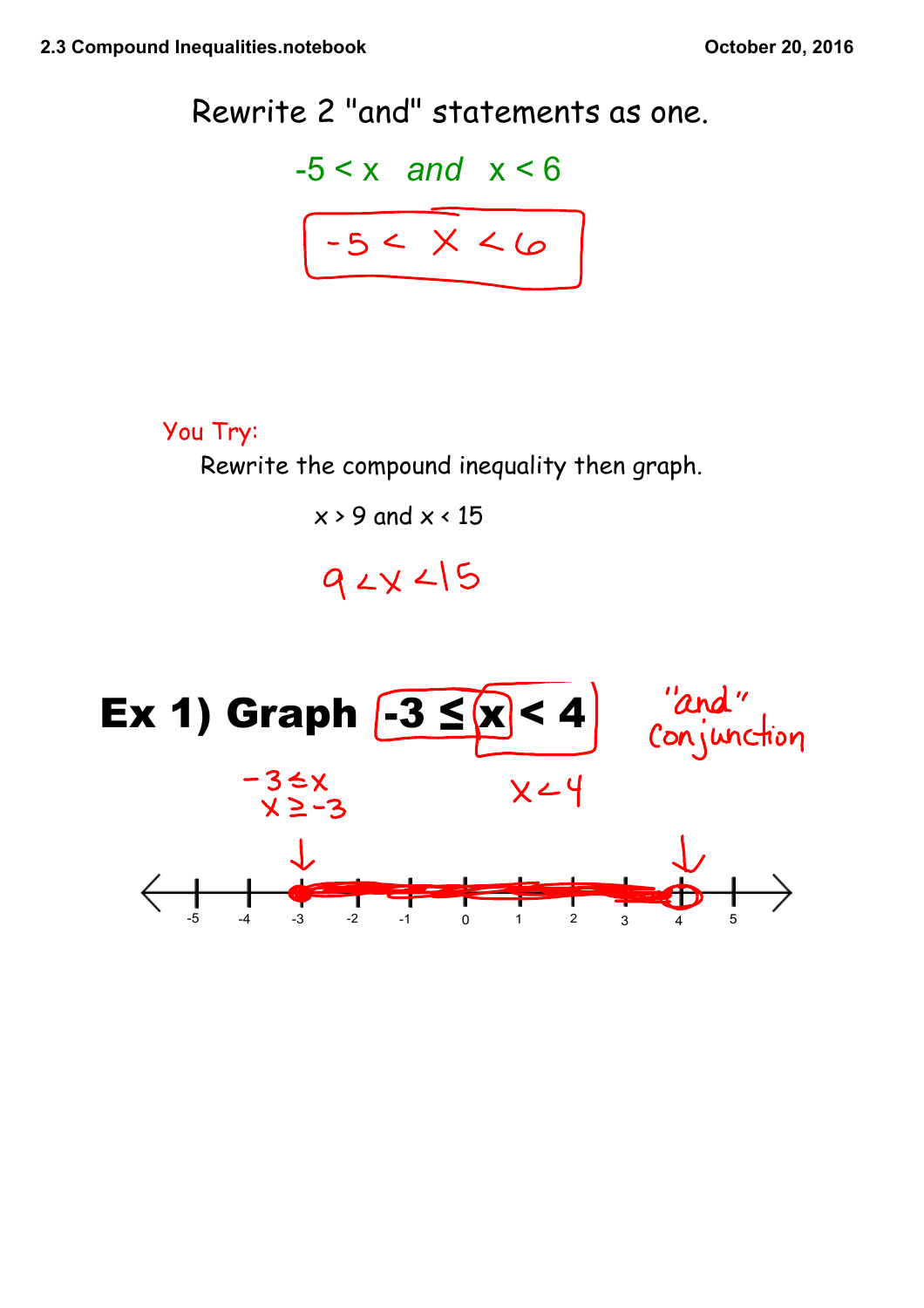

## **Ex 3) Graph x ≤ 2 OR x ≥ 5**